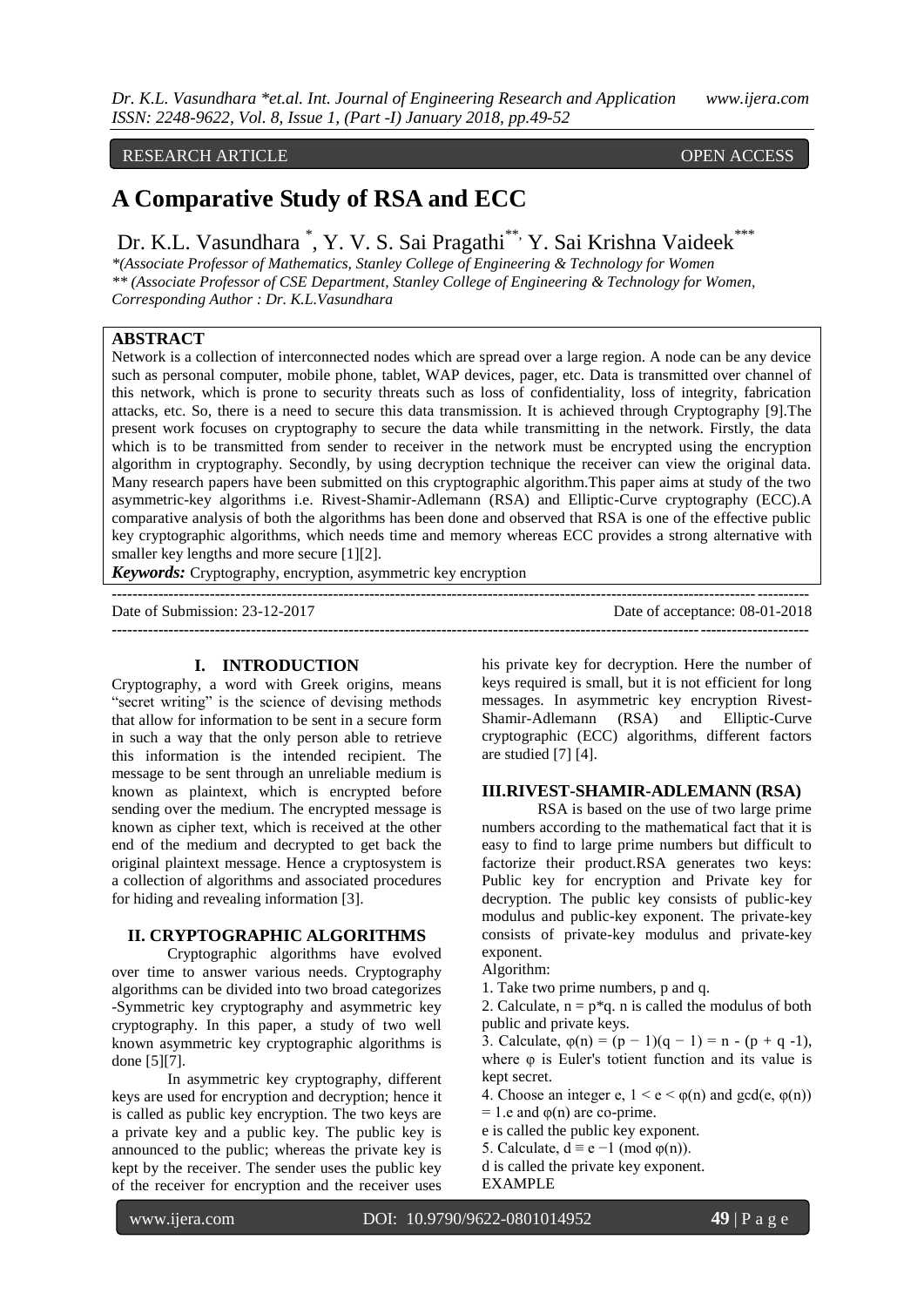To demonstrate the RSA public key encryption algorithm, let's start it with 2 smaller prime numbers 5 and 7.

Generation the public key and private key with prime numbers of 5 and 7 can be illustrated as:

- Given p as 5
- Given q as 7
- Compute  $n = p*q$ :  $n = 5*7 = 35$
- Compute  $m = (p-1)*(q-1)$ :  $m = 4*6 = 24$
- Select e, such that e and m are coprime numbers:  $e = 5$
- Compute d, such that  $d^*$ e mod m = 1:  $d = 29$
- The public key  $\{n,e\}$  is =  $\{35,5\}$
- The private key  $\{n,d\}$  is =  $\{35,29\}$

With the public key of {35,5}, encryption of a cleartext M represented as number 23 can be illustrated as:

- Given public key  $\{n,e\}$  as  $\{35,5\}$
- Given clear text M represented in number as 23
- Divide B into blocks: 1 block is enough
- Compute encrypted block  $C = M$ <sup> $\wedge$ </sup> e mod n:
- $C = 23^{6}$ 5 mod 35 = 6436343 mod 35 = 18

The ciphertext C represented in number is 18 With the private key of {35, 29}, decryption of the cipher text C represented as number 18 can be illustrated as:

Given private key {n,e} as {35,29} Given ciphertext C represented in number as 18 Divide C into blocks: 1 block is enough Compute encrypted block  $M =$ C^d mod n:

 $M = 18^{\circ}29 \mod 35$ 

- $= 18*18^228 \mod 35$
- $= 18*(18^{\text{A}})^{^\circ}$ 7 mod 35
- $= 18*(104976)^{2}$  mode 35
- $= 18*(104976 \text{ mod } 35)$  ^7 mod 35
- $= 18*(11)^{2}$  mod 35
- $= 18*19487171 \mod 35$
- $= 350769078 \mod 35$
- $= 23$

The clear text M represented in number is 23

## **IV.ELLIPTIC-CURVE CRYPTOGRAPHY (ECC)**

The primary advantage of using Elliptic Curve based cryptography is reduced key size and hence speeds. Elliptic curve based algorithms use significantly smaller key sizes than the non-elliptic curve equivalents. The difference in equivalent key sizes increases dramatically as the key sizes increase. ECC is a public key cryptography(PKC) which has public and private keys for authentication. It is based on elliptic curves over finite fields.

A field is a set of elements with operations defined for the elements of that set that equate to operations like addition, subtraction, multiplication and

division. The elements could be numbers, or they could be something else entirely. The following conditions should meet in order to be a field:

- Both addition and multiplication are closed over the set, so for example if a and b are in the set then so are  $a + b$  and  $a * b$
- Addition and multiplication must be associative: so  $a + (b + c) = (a + b) + c$  and similarly for multiplication
- Addition and multiplication must be commutative: so  $a + b = b + a$  and similarly for multiplication
- Both addition and multiplication must have identity elements. So, for example 0 and 1 where:  $a + 0 = a$ , and  $a * 1 = a$
- There must be additive and multiplicative inverses for all elements in the set. So, for example, for every element a in the set there is a so that  $a + (-a) = 0$  (where 0 is the identity element for addition). Similarly, for multiplication.
- Multiplication distributes over addition: if a, b and c are in the set then  $a * (b + c) = (a * b) + (a$  $*$  c)

A finite field is simply a field where the set has a finite number of elements. So, for example, the set of all integers could not be used as the basis for a finite field because there are an infinite number of them. However, the set of integers from 0 to 100 could form the basis of a finite field [6].

So now we can define an Elliptic Curve. In general, an Elliptic Curve is one of the form:

 $y^2 = x^3 + ax + b$ , where x, y, a and b are elements of some Field.

In Elliptic Curve Cryptography, we restrict such that x, y, a and b are elements of a finite field. We can define a group over elliptic curves specifically as:

- the elements of the group are the points of an elliptic curve;
- the identity element is the point at infinity 0;
- the inverse of a point PP is the one symmetric about the x-axis;
- addition is given by the following rule: given three aligned, non-zero points P, Q and R, their sum is  $P+Q+R=0$ .

We can write  $P+Q+R=0$ as  $P+Q=-R$ . This equation, in this form, lets derive a geometric method to compute the sum between two points P and Q: **if we draw a line passing through** P **and** Q**, this line will intersect a third point on the curve,** R (this is implied by the fact that P, Q and R are aligned). **If we take the inverse of this point,** −R, **we have found the result of** P+Q.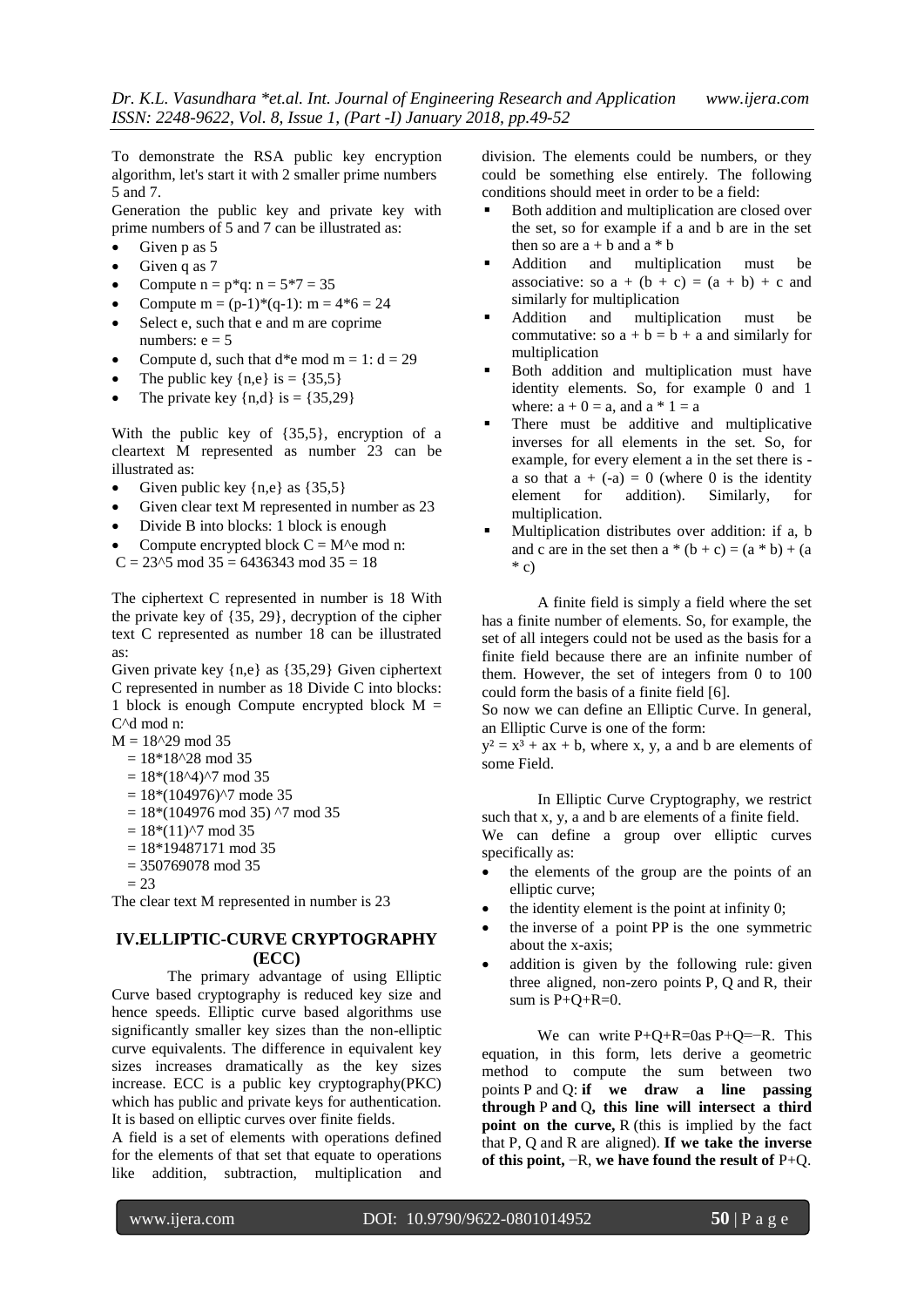

Elliptic curve addition

In principle, there are many different types of field that could be used for the values x and y of a point (x, y). In practice, however there are two primary ones used. The simplest is typically referred to as the prime field Fp where p is a prime number. In cryptographic applications p must be a very large prime number. The elements of the set are simply the numbers 0 through to p-1, and addition and multiplication over the field have the normal meaning for modular (or clock) arithmetic. So, if  $p=7$  then the elements of the set are  $\{0, 1, 2, 3, 4, 5,$ 6} and

$$
0 + 1 = 1
$$
  
2 + 3 = 5  
3 + 3 = 6  
4 + 3 = 0  
5 + 4 = 2 and so on.

The next common type of field is referred to as the binary field F2m. Elements of a binary field is typically represented as polynomials and not as numbers. So, for example an element could be: x x

## $+x^2+1$

This can then be expressed as a binary number  $(10$ 1 0 1} in this case), where each term represents one bit in the binary representation. Addition of such polynomials is done as normal but with the result of each term reduced modulo 2. So, for example:

$$
(x2 + 1) + (x2 + x) = 2x2 + x + 1
$$

Each term is then reduced modulo 2 to give an answer 0

$$
x^2 + x + 1 = x + 1
$$

In binary representation, this sum could be expressed as follows:

 ${101} + {110} = {011}$ 

Note then that addition is just a simple XOR operation.

Multiplication in the binary field is done respective to an irreducible polynomial. Multiplication of polynomials is done in the normal way and the result is then divided by the irreducible polynomial. The remainder is the result of the multiplication.

E -> Elliptic Curve P -> Point on the curve

n -> Maximum limit (This should be a prime number)



The figureshows a simple elliptic curve [9]. Key Generation

Key generation is an important part where we have to generate both public key and private key. The sender will be encrypting the message with receiver's public key and the receiver will decrypt its private key.

Now, we have to select a number **'d'** within the range of **'n'**. Using the following equation, we can generate the public key  $Q = d * P$ 

**Where,**  $d =$  The random number that we have selected within the range of ( **1 to n-1** ). **P**is the point on the curve.

#### **'Q' is the public key** and **'d' is the private key.** Encryption

Let "m" be the message that we are sending. We have to represent this message on the curve.<br>Consider 'm' has the point 'M' on the Consider *'m'* has the point *'M'* on the curve 'E'. Randomly select 'k' from  $[1 - (n-1)]$ . Two cipher texts will be generated let it be **C1** and **C2**.

$$
C1 = k^*P
$$

$$
C2 = M + k^*Q
$$

C1 and C2 will be send.

Decryption

We have to get back the message 'm' that was send to us,

 $M = C2 - d * C1$ 

M is the original message that we have send.

Proof To get back the message,  $M = C2 - d * C1$ 'M' can be represented as 'C2 –  $d * Cl'$  $C2 - d * C1 = (M + k * Q) - d * (k * P)$  $(C2 = M + k * Q$  and  $C1 = k * P$ )  $= M + k * d * P - d * k * P$ (Canceling out  $k * d * P$ )

 $=$  M (Original Message)